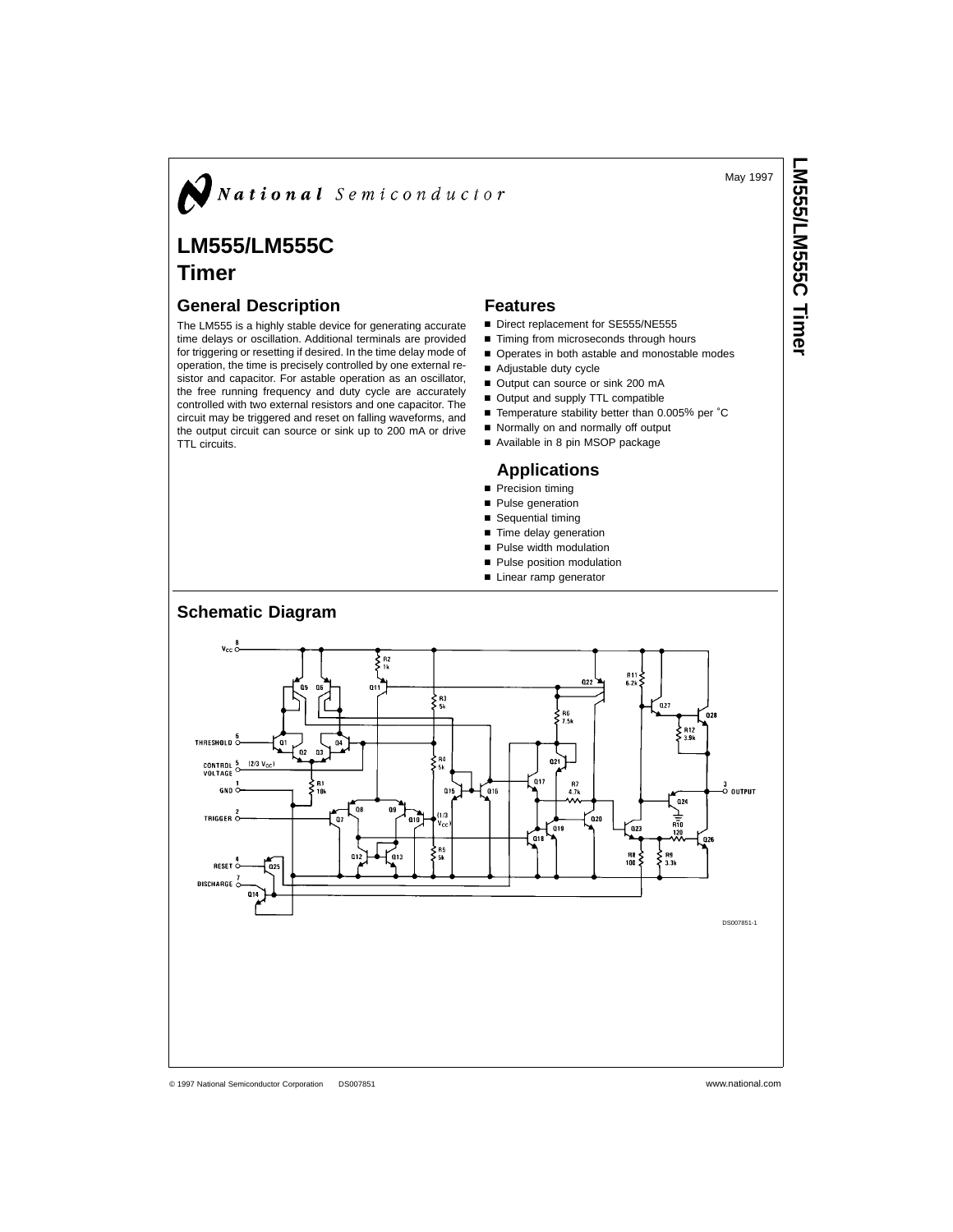# **Absolute Maximum Ratings (Note 2)**

**If Military/Aerospace specified devices are required, please contact the National Semiconductor Sales Office/ Distributors for availability and specifications.**

| Supply Voltage                      | $+18V$                                |
|-------------------------------------|---------------------------------------|
| Power Dissipation (Note 3)          |                                       |
| LM555H, LM555CH                     | 760 mW                                |
| LM555. LM555CN                      | 1180 mW                               |
| LM555CMM                            | 613 mW                                |
| <b>Operating Temperature Ranges</b> |                                       |
| LM555C                              | $0^{\circ}$ C to $+70^{\circ}$ C      |
| LM555                               | $-55^{\circ}$ C to + 125 $^{\circ}$ C |

| Storage Temperature Range                                                                                       | $-65^{\circ}$ C to $+150^{\circ}$ C |
|-----------------------------------------------------------------------------------------------------------------|-------------------------------------|
| Soldering Information                                                                                           |                                     |
| Dual-In-Line Package                                                                                            |                                     |
| Soldering (10 Seconds)                                                                                          | $260^{\circ}$ C                     |
| <b>Small Outline Packages</b>                                                                                   |                                     |
| (SOIC and MSOP)                                                                                                 |                                     |
| Vapor Phase (60 Seconds)                                                                                        | $215^{\circ}$ C                     |
| Infrared (15 Seconds)                                                                                           | $220^{\circ}$ C                     |
| See AN-450 "Surface Mounting Methods and Their Effect<br>on Product Reliability" for other methods of soldering |                                     |

surface mount devices.

## **Electrical Characteristics** (Notes 1, 2)

 $(T_A = 25^{\circ}C, V_{CC} = +5V \text{ to } +15V, \text{ unless otherwise specified})$ 

|                                                                                                                                                                                                                                                                                                                                                                                         |                                           |      |              |              | Limits |               |      |                              |
|-----------------------------------------------------------------------------------------------------------------------------------------------------------------------------------------------------------------------------------------------------------------------------------------------------------------------------------------------------------------------------------------|-------------------------------------------|------|--------------|--------------|--------|---------------|------|------------------------------|
| <b>Parameter</b>                                                                                                                                                                                                                                                                                                                                                                        | <b>Conditions</b>                         |      | <b>LM555</b> |              |        | <b>LM555C</b> |      | <b>Units</b>                 |
| Supply Voltage<br>Supply Current<br>Timing Error, Monostable<br>Initial Accuracy<br>Drift with Temperature<br>Drift with Supply<br>Timing Error, Astable<br>Initial Accuracy<br>Drift with Temperature<br>Drift with Supply<br><b>Threshold Voltage</b><br><b>Trigger Voltage</b><br><b>Trigger Current</b><br><b>Reset Voltage</b><br><b>Reset Current</b><br><b>Threshold Current</b> |                                           | Min  | Typ          | Max          | Min    | Typ           | Max  |                              |
|                                                                                                                                                                                                                                                                                                                                                                                         |                                           | 4.5  |              | 18           | 4.5    |               | 16   | $\vee$                       |
|                                                                                                                                                                                                                                                                                                                                                                                         | $V_{CC}$ = 5V, R <sub>1</sub> = $\infty$  |      | 3            | 5            |        | 3             | 6    | mA                           |
|                                                                                                                                                                                                                                                                                                                                                                                         | $V_{CC}$ = 15V, R <sub>1</sub> = $\infty$ |      | 10           | 12           |        | 10            | 15   | mA                           |
|                                                                                                                                                                                                                                                                                                                                                                                         | (Low State) (Note 4)                      |      |              |              |        |               |      |                              |
|                                                                                                                                                                                                                                                                                                                                                                                         |                                           |      |              |              |        |               |      |                              |
|                                                                                                                                                                                                                                                                                                                                                                                         |                                           |      | 0.5          |              |        | 1             |      | %                            |
|                                                                                                                                                                                                                                                                                                                                                                                         | $R_A$ = 1k to 100 k $\Omega$ ,            |      | 30           |              |        | 50            |      | ppm/°C                       |
|                                                                                                                                                                                                                                                                                                                                                                                         | $C = 0.1 \mu F$ , (Note 5)                |      |              |              |        |               |      |                              |
| Accuracy over Temperature                                                                                                                                                                                                                                                                                                                                                               |                                           |      | 1.5          |              |        | 1.5           |      | %                            |
|                                                                                                                                                                                                                                                                                                                                                                                         |                                           |      | 0.05         |              |        | 0.1           |      | %N                           |
|                                                                                                                                                                                                                                                                                                                                                                                         |                                           |      |              |              |        |               |      |                              |
|                                                                                                                                                                                                                                                                                                                                                                                         |                                           |      | 1.5          |              |        | 2.25          |      | %                            |
|                                                                                                                                                                                                                                                                                                                                                                                         | $R_A$ , $R_B$ = 1k to 100 k $\Omega$ ,    |      | 90           |              |        | 150           |      | ppm/°C                       |
|                                                                                                                                                                                                                                                                                                                                                                                         | $C = 0.1 \mu F$ , (Note 5)                |      |              |              |        |               |      |                              |
| Accuracy over Temperature                                                                                                                                                                                                                                                                                                                                                               |                                           |      | 2.5          |              |        | 3.0           |      | %                            |
|                                                                                                                                                                                                                                                                                                                                                                                         |                                           |      | 0.15         |              |        | 0.30          |      | %N                           |
|                                                                                                                                                                                                                                                                                                                                                                                         |                                           |      | 0.667        |              |        | 0.667         |      | x $\mathsf{V}_{\mathsf{CC}}$ |
|                                                                                                                                                                                                                                                                                                                                                                                         | $V_{CC}$ = 15V                            | 4.8  | 5            | 5.2          |        | 5             |      | $\vee$                       |
|                                                                                                                                                                                                                                                                                                                                                                                         | $V_{CC}$ = 5V                             | 1.45 | 1.67         | 1.9          |        | 1.67          |      | $\vee$                       |
|                                                                                                                                                                                                                                                                                                                                                                                         |                                           |      | 0.01         | 0.5          |        | 0.5           | 0.9  | μA                           |
|                                                                                                                                                                                                                                                                                                                                                                                         |                                           | 0.4  | 0.5          | $\mathbf{1}$ | 0.4    | 0.5           | 1    | V                            |
|                                                                                                                                                                                                                                                                                                                                                                                         |                                           |      | 0.1          | 0.4          |        | 0.1           | 0.4  | mA                           |
|                                                                                                                                                                                                                                                                                                                                                                                         | (Note 6)                                  |      | 0.1          | 0.25         |        | 0.1           | 0.25 | μA                           |
| Control Voltage Level                                                                                                                                                                                                                                                                                                                                                                   | $V_{CC}$ = 15V                            | 9.6  | 10           | 10.4         | 9      | 10            | 11   | $\vee$                       |
|                                                                                                                                                                                                                                                                                                                                                                                         | $V_{\text{CC}} = 5V$                      | 2.9  | 3.33         | 3.8          | 2.6    | 3.33          | 4    | $\vee$                       |
| Pin 7 Leakage Output High                                                                                                                                                                                                                                                                                                                                                               |                                           |      | 1            | 100          |        | 1             | 100  | nA                           |
| Pin 7 Sat (Note 7)                                                                                                                                                                                                                                                                                                                                                                      |                                           |      |              |              |        |               |      |                              |
| Output Low                                                                                                                                                                                                                                                                                                                                                                              | $V_{CC}$ = 15V, $I_7$ = 15 mA             |      | 150          |              |        | 180           |      | mV                           |
| Output Low                                                                                                                                                                                                                                                                                                                                                                              | $V_{CC}$ = 4.5V, $I_7$ = 4.5 mA           |      | 70           | 100          |        | 80            | 200  | mV                           |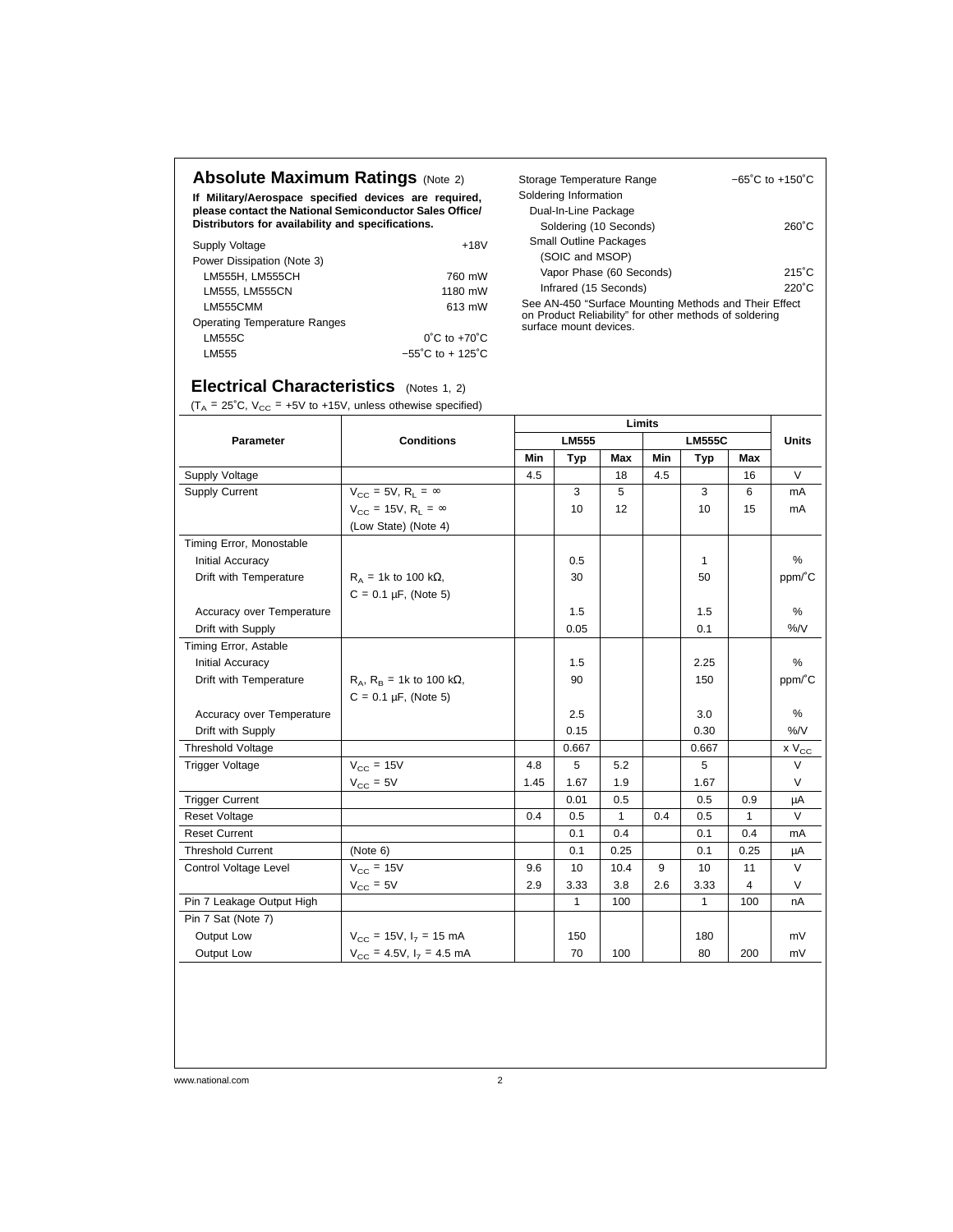| <b>Electrical Characteristics</b> (Notes 1, 2) (Continued) |  |
|------------------------------------------------------------|--|
|------------------------------------------------------------|--|

| $(T_A = 25^{\circ}C, V_{CC} = +5V$ to +15V, unless othewise specified) |                                                     |              |            |      |               |            |      |              |
|------------------------------------------------------------------------|-----------------------------------------------------|--------------|------------|------|---------------|------------|------|--------------|
|                                                                        |                                                     | Limits       |            |      |               |            |      |              |
| Parameter                                                              | <b>Conditions</b>                                   | <b>LM555</b> |            |      | <b>LM555C</b> |            |      | <b>Units</b> |
|                                                                        |                                                     | Min          | <b>Typ</b> | Max  | Min           | <b>Typ</b> | Max  |              |
| Output Voltage Drop (Low)                                              | $V_{CC}$ = 15V                                      |              |            |      |               |            |      |              |
|                                                                        | $I_{SINK}$ = 10 mA                                  |              | 0.1        | 0.15 |               | 0.1        | 0.25 | V            |
|                                                                        | $I_{SINK}$ = 50 mA                                  |              | 0.4        | 0.5  |               | 0.4        | 0.75 | $\vee$       |
|                                                                        | $I_{SINK}$ = 100 mA                                 |              | 2          | 2.2  |               | 2          | 2.5  | $\vee$       |
|                                                                        | $I_{SINK}$ = 200 mA                                 |              | 2.5        |      |               | 2.5        |      | $\vee$       |
|                                                                        | $V_{CC}$ = 5V                                       |              |            |      |               |            |      |              |
|                                                                        | $I_{SINK}$ = 8 mA                                   |              | 0.1        | 0.25 |               |            |      | $\vee$       |
|                                                                        | $I_{SINK}$ = 5 mA                                   |              |            |      |               | 0.25       | 0.35 | $\vee$       |
| Output Voltage Drop (High)                                             | $I_{\text{SOURCE}}$ = 200 mA, $V_{\text{CC}}$ = 15V |              | 12.5       |      |               | 12.5       |      | $\vee$       |
|                                                                        | $I_{\text{SOWRCE}}$ = 100 mA, $V_{\text{CC}}$ = 15V | 13           | 13.3       |      | 12.75         | 13.3       |      | $\vee$       |
|                                                                        | $V_{\rm CC}$ = 5V                                   | 3            | 3.3        |      | 2.75          | 3.3        |      | $\vee$       |
| Rise Time of Output                                                    |                                                     |              | 100        |      |               | 100        |      | ns           |
| Fall Time of Output                                                    |                                                     |              | 100        |      |               | 100        |      | ns           |

**Note 1:** All voltages are measured with respect to the ground pin, unless otherwise specified.

**Note 2:** Absolute Maximum Ratings indicate limits beyond which damage to the device may occur. Operating Ratings indicate conditions for which the device is functional, but do not guarantee specific performance limits. Electrical Characteristics state DC and AC electrical specifications under particular test conditions which guar-<br>antee specific performance limits. This assumes th given, however, the typical value is a good indication of device performance.

Note 3: For operating at elevated temperatures the device must be derated above 25℃ based on a +150℃ maximum junction temperature and a thermal resistance of 164˚C/W (T0-5), 106˚C/W (DIP), 170˚C/W (S0-8), and 204˚C/W (MSOP) junction to ambient.

**Note 4:** Supply current when output high typically 1 mA less at  $V_{CC} = 5V$ .

**Note 5:** Tested at  $V_{CC} = 5V$  and  $V_{CC} = 15V$ .

**Note 6:** This will determine the maximum value of R<sub>A</sub> + R<sub>B</sub> for 15V operation. The maximum total (R<sub>A</sub> + R<sub>B</sub>) is 20 MΩ.

Note 7: No protection against excessive pin 7 current is necessary providing the package dissipation rating will not be exceeded.

**Note 8:** Refer to RETS555X drawing of military LM555H and LM555J versions for specifications.

# **Connection Diagrams**



**Top View Order Number LM555H or LM555CH See NS Package Number H08C**

#### **Dual-In-Line, Small Outline and Molded Mini Small Outline Packages**



**Top View Order Number LM555J, LM555CJ, LM555CM, LM555CMM or LM555CN See NS Package Number J08A, M08A, MUA08A or N08E**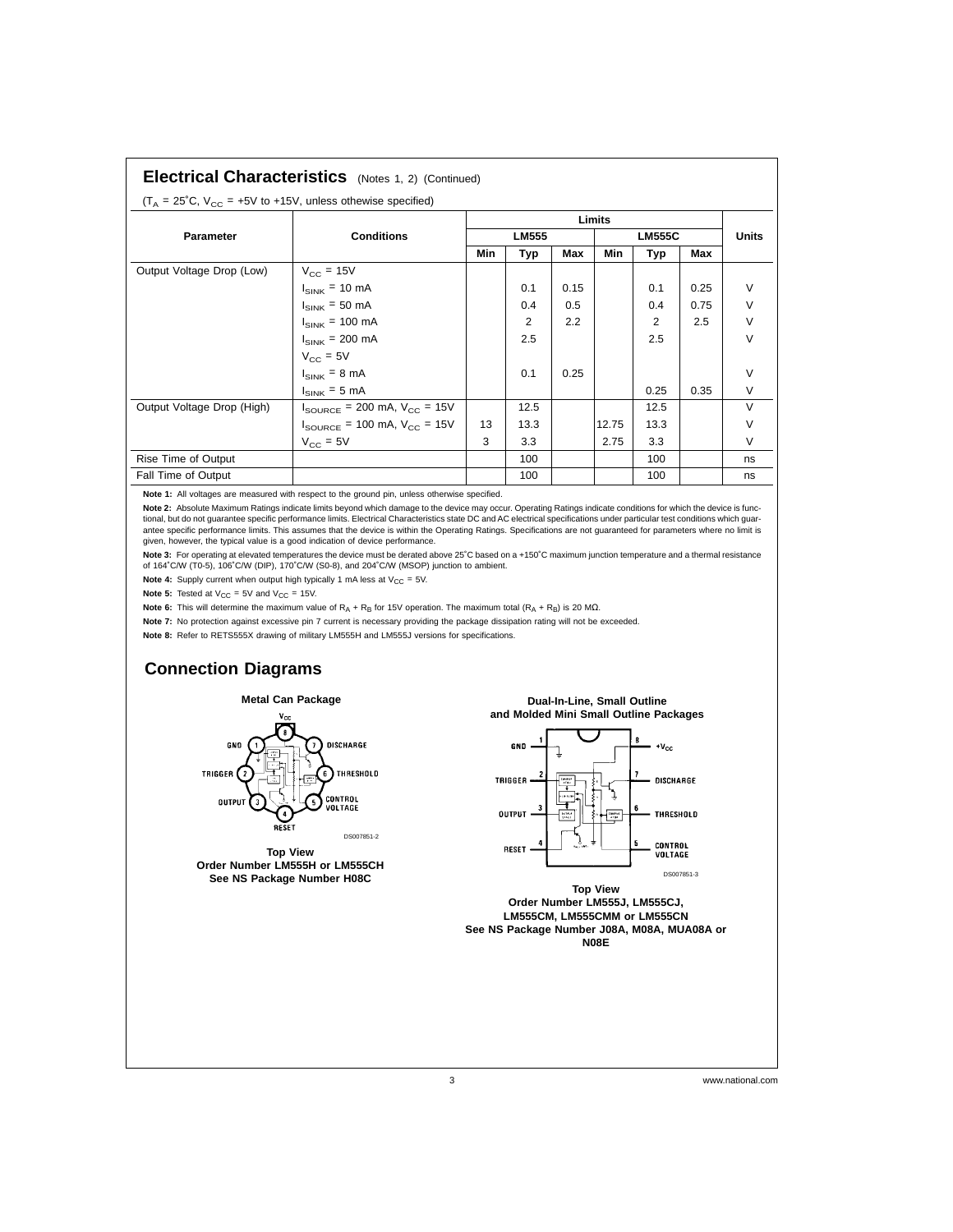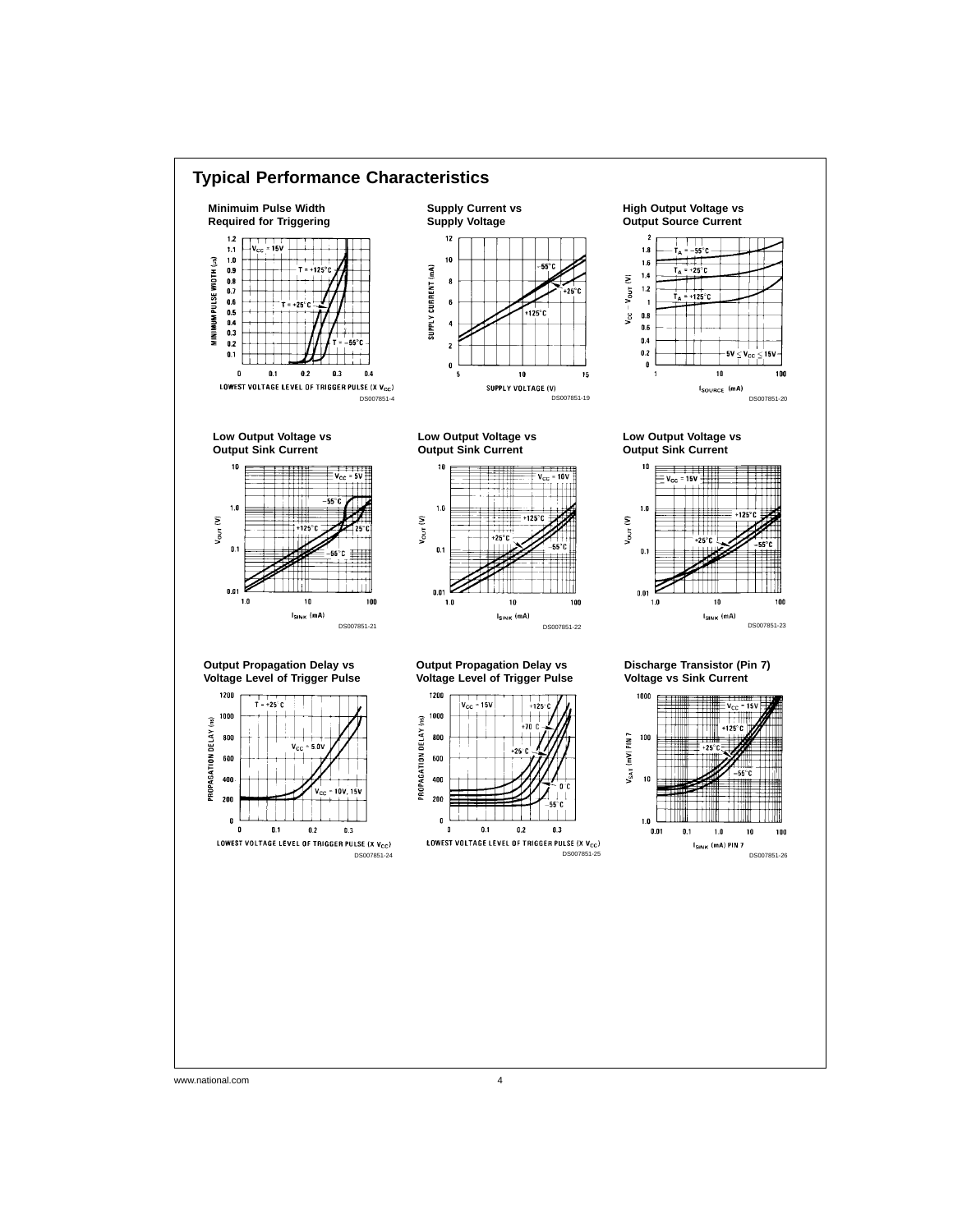#### **Typical Performance Characteristics** (Continued)



# **Applications Information**

#### **MONOSTABLE OPERATION**

In this mode of operation, the timer functions as a one-shot (Figure <sup>1</sup>). The external capacitor is initially held discharged by a transistor inside the timer. Upon application of a negative trigger pulse of less than 1/3  $V_{CC}$  to pin 2, the flip-flop is set which both releases the short circuit across the capacitor and drives the output high.



#### **FIGURE 1. Monostable**

The voltage across the capacitor then increases exponentially for a period of  $t = 1.1 R<sub>A</sub> C$ , at the end of which time the voltage equals 2/3  $V_{CC}$ . The comparator then resets the flip-flop which in turn discharges the capacitor and drives the output to its low state. Figure 2 shows the waveforms generated in this mode of operation. Since the charge and the threshold level of the comparator are both directly proportional to supply voltage, the timing internal is independent of supply.

 $V_{CC} = 5V$  Top Trace: Input 5V/Div.<br>TIME =  $0.1$  ms/DIV. Middle Trace: Output 5

TIME =  $0.1$  ms/DIV. Middle Trace: Output 5V/Div.<br>  $R_A = 9.1$  k $\Omega$  Bottom Trace: Capacitor Volta Bottom Trace: Capacitor Voltage 2V/Div.  $C = 0.01 \mu F$ 

#### **FIGURE 2. Monostable Waveforms**

During the timing cycle when the output is high, the further application of a trigger pulse will not effect the circuit so long as the trigger input is returned high at least 10 µs before the end of the timing interval. However the circuit can be reset during this time by the application of a negative pulse to the reset terminal (pin 4). The output will then remain in the low state until a trigger pulse is again applied.

When the reset function is not in use, it is recommended that it be connected to  $V_{CC}$  to avoid any possibility of false triggering.

Figure 3 is a nomograph for easy determination of R, C values for various time delays.

**NOTE:** In monostable operation, the trigger should be driven high before the end of timing cycle.

DS007851-6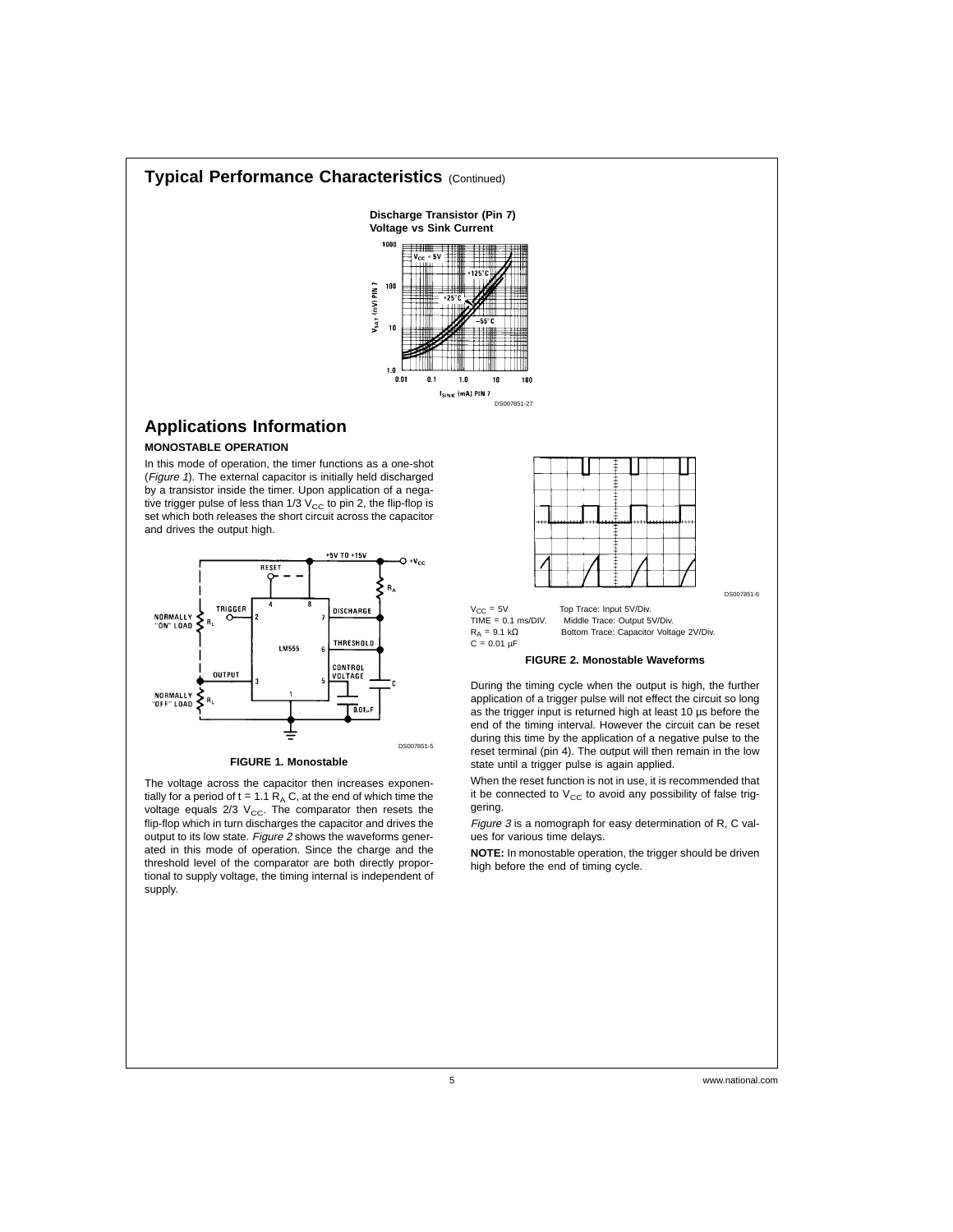

#### **ASTABLE OPERATION**

If the circuit is connected as shown in Figure 4 (pins 2 and 6) connected) it will trigger itself and free run as a multivibrator. The external capacitor charges through  $R_A + R_B$  and discharges through  $R_B$ . Thus the duty cycle may be precisely set by the ratio of these two resistors.



**FIGURE 4. Astable**

In this mode of operation, the capacitor charges and discharges between 1/3  $V_{CC}$  and 2/3  $V_{CC}$ . As in the triggered mode, the charge and discharge times, and therefore the frequency are independent of the supply voltage.

Figure <sup>5</sup> shows the waveforms generated in this mode of operation.



 $V_{CC} = 5V$  Top Trace: Output 5V/Div.<br>TIME = 20 µs/DIV. Bottom Trace: Capacitor \ Bottom Trace: Capacitor Voltage 1V/Div. R<sub>A</sub> = 3.9 kΩ<br>R<sub>B</sub> = 3 kΩ<br>C = 0.01 µF

#### **FIGURE 5. Astable Waveforms**

The charge time (output high) is given by:

$$
t_1 = 0.693 (R_A + R_B) C
$$
  
And the discharge time (output low) by:

 $t_2$  = 0.693 (R<sub>B</sub>) C Thus the total period is:  $T = t_1 + t_2 = 0.693 (R_A + 2R_B) C$ 

The frequency of oscillation is:

$$
f = \frac{1}{T} = \frac{1.44}{(R_A + 2 R_B) C}
$$

Figure 6 may be used for quick determination of these RC values.

The duty cycle is:



**FIGURE 6. Free Running Frequency**

#### **FREQUENCY DIVIDER**

The monostable circuit of Figure 1 can be used as a frequency divider by adjusting the length of the timing cycle. Figure <sup>7</sup> shows the waveforms generated in a divide by three circuit.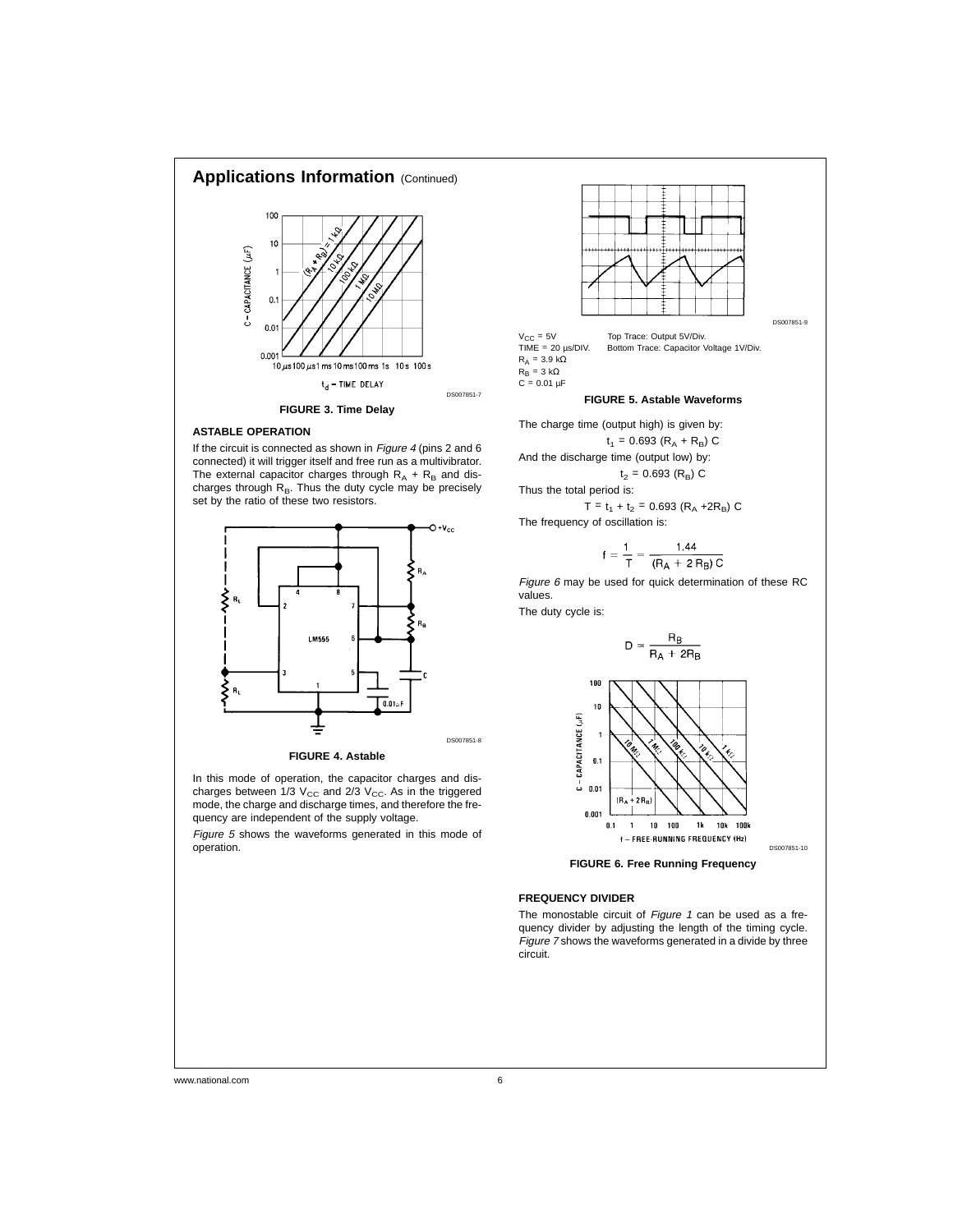



the modulating signal, since the threshold voltage and hence the time delay is varied. Figure <sup>11</sup> shows the waveforms



**FIGURE 10. Pulse Position Modulator**



**FIGURE 11. Pulse Position Modulator**

When the pullup resistor,  $R_A$ , in the monostable circuit is replaced by a constant current source, a linear ramp is generated. Figure <sup>12</sup> shows a circuit configuration that will perform

 $V_{CC} = 5V$  Top Trace: Modulation 1V/Div. TIME = 0.2 ms/DIV. Bottom Trace: Output Voltage 2V/Div.  $R_A = 9.1 \text{ k}\Omega$  $C = 0.01 \mu F$ 

#### **FIGURE 9. Pulse Width Modulator**

#### **PULSE POSITION MODULATOR**

This application uses the timer connected for astable operation, as in Figure 10, with a modulating signal again applied to the control voltage terminal. The pulse position varies with

7 www.national.com

DS007851-13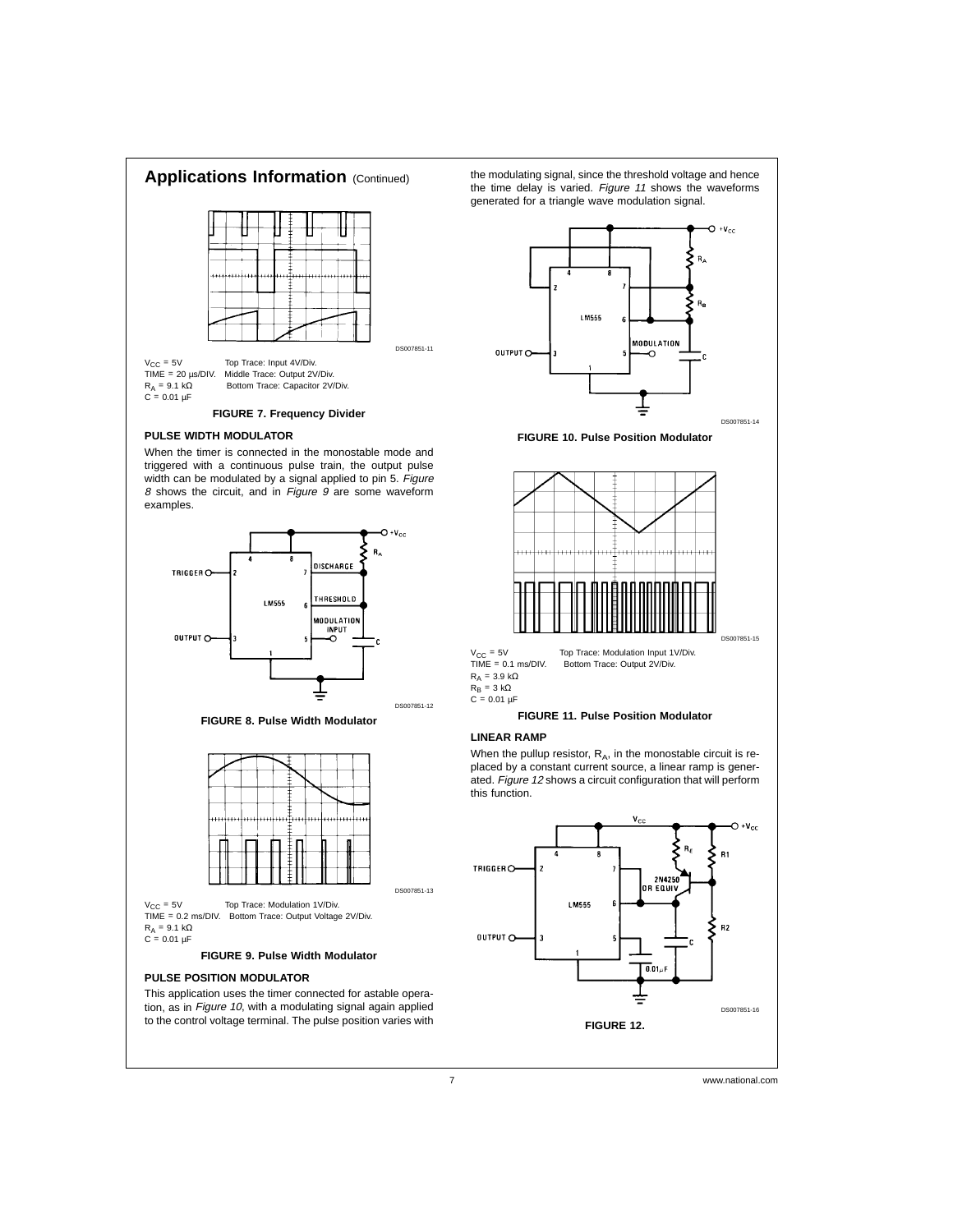

#### **50% DUTY CYCLE OSCILLATOR**

For a 50% duty cycle, the resistors  $R_A$  and  $R_B$  may be connected as in Figure <sup>14</sup>. The time period for the output high is the same as previous,  $t_1 = 0.693 R_A C$ . For the output low it is  $t_2$  =

$$
\left[ (R_A R_B) / (R_A + R_B) \right] C \; \ell n \left[ \frac{R_B - 2 R_A}{2 R_B - R_A} \right]
$$



Note that this circuit will not oscillate if  $R_B$  is greater than  $1/2$  $R_A$  because the junction of  $R_A$  and  $R_B$  cannot bring pin 2 down to 1/3  $V_{CC}$  and trigger the lower comparator.

#### **ADDITIONAL INFORMATION**

Adequate power supply bypassing is necessary to protect associated circuitry. Minimum recommended is 0.1 µF in parallel with 1 µF electrolytic.

Lower comparator storage time can be as long as 10 µs when pin 2 is driven fully to ground for triggering. This limits the monostable pulse width to 10 µs minimum.

Delay time reset to output is 0.47 µs typical. Minimum reset pulse width must be 0.3 µs, typical.

Pin 7 current switches within 30 ns of the output (pin 3) voltage.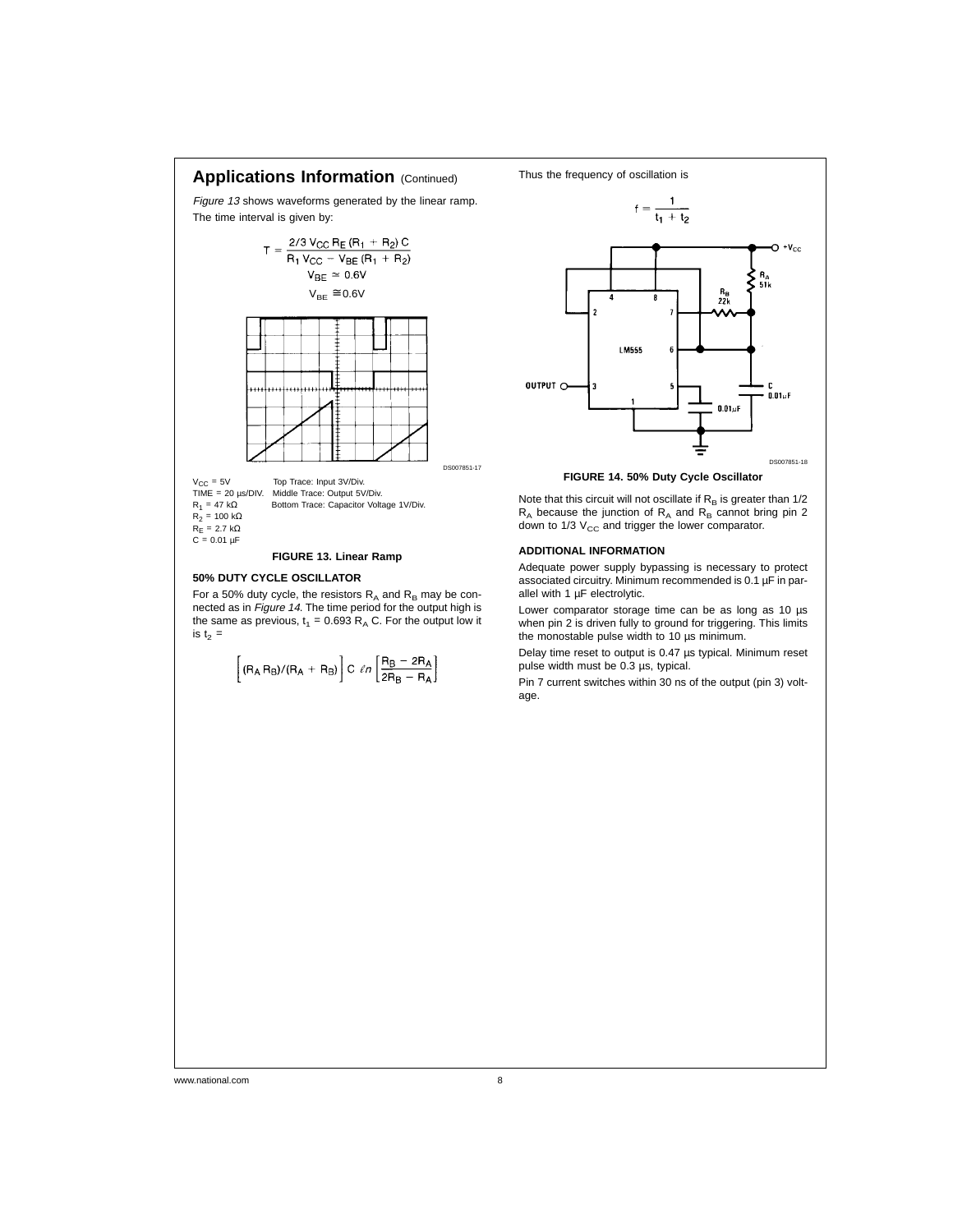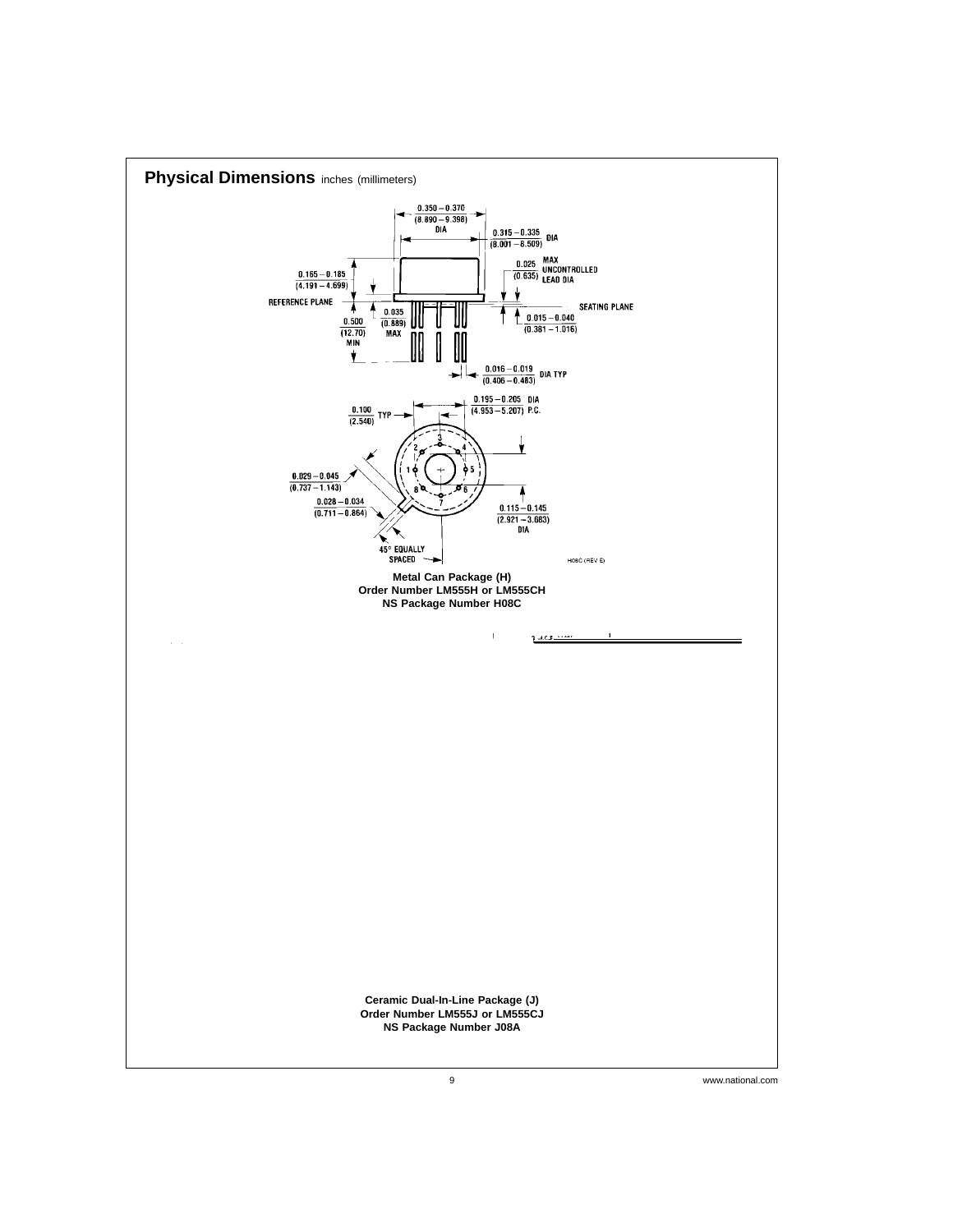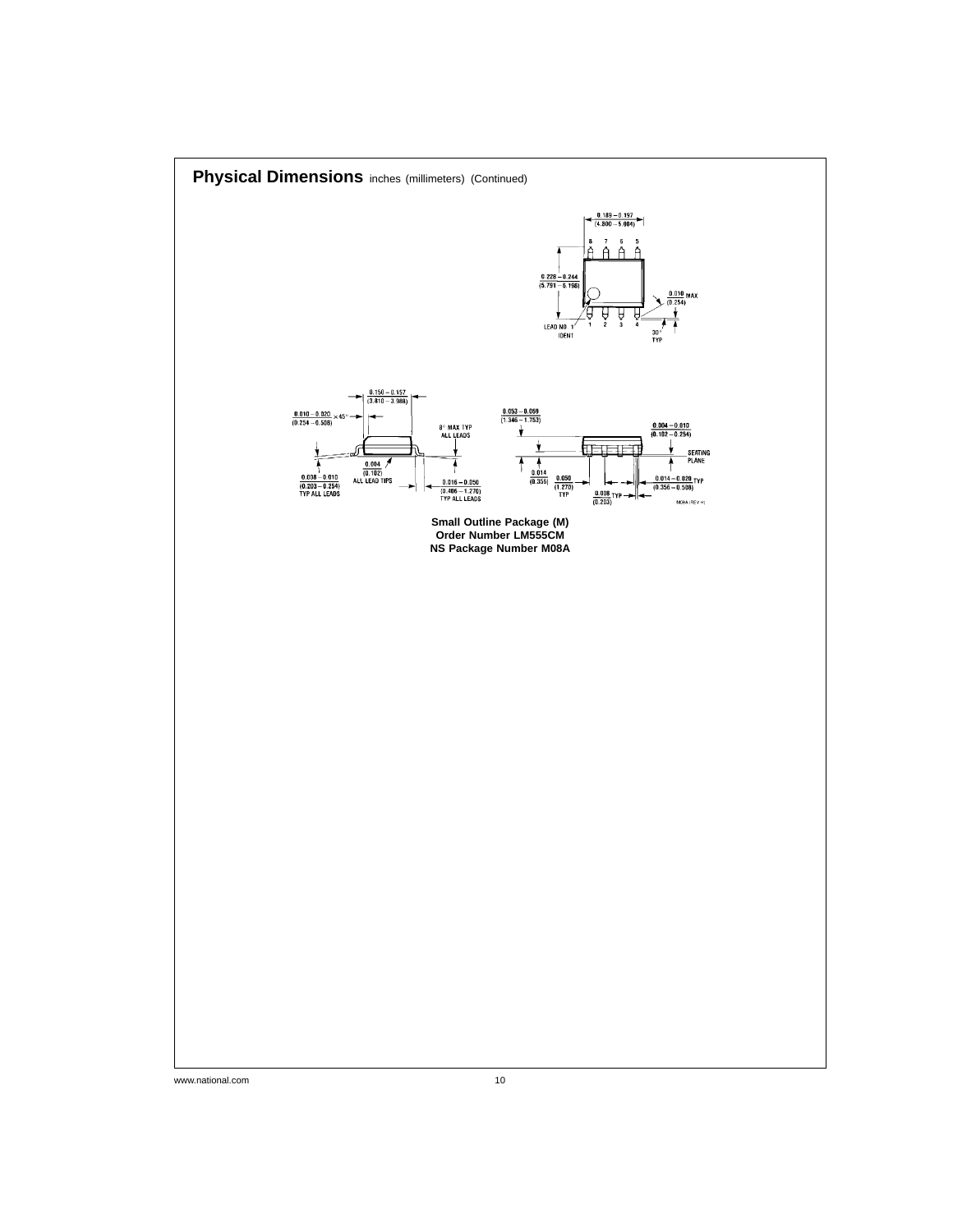